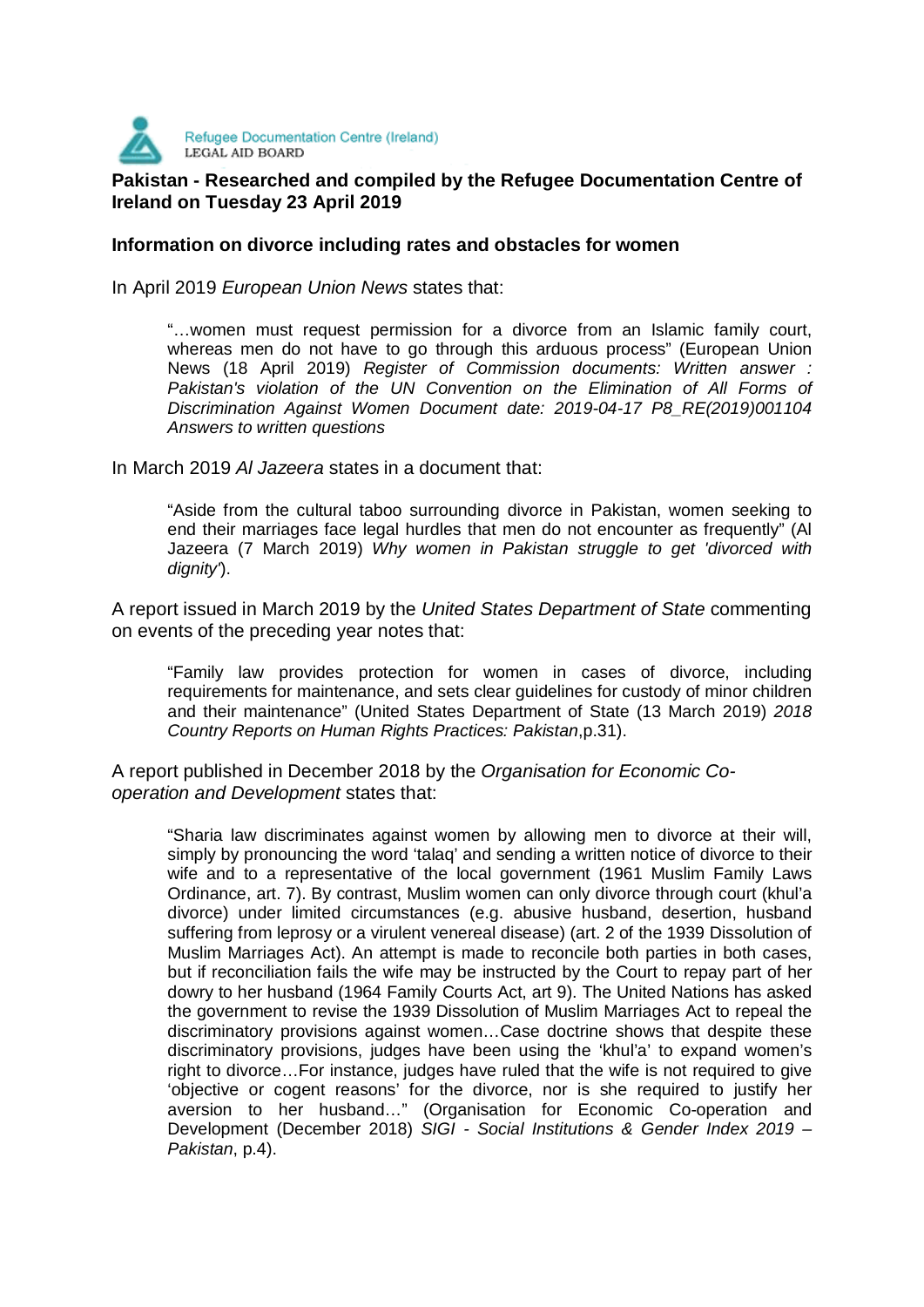This document also states that:

"There is high social stigma associated with divorce, which is why most women opt to remain with a violent husband rather than filing for divorce…" (ibid, p.4).

A publication issued by Dawn in October 2018 states that:

"Although the provision allowing a woman to dissolve her marriage is already present in the existing marriage certificate, it is often not enforced, leading women to opt for the tedious and costly path of obtaining a khula through a court. But a khula is conditional and not the same thing as a right to divorce one's husband. Khula is when a woman initiates dissolution of the marriage in court, which she can obtain even without her husband's consent provided she foregoes her mehr, maintenance and alimony. A woman has to get a lawyer, prepare a case and then the judge decides if she will be granted one or not. In contrast, when a woman is "delegated" the right to divorce in the document, she can simply opt out of the marriage using the same legal procedures as are ordinarily followed by men. Clauses 18-19 of the existing nikahnama accommodate right to divorce, the first of which asks whether the husband would like to delegate the right to divorce to his wife and the latter asks if the husband's right to divorce has been curtailed in any way. Often, these sections are struck out completely, sometimes by the qazi officiating the marriage or by family members because they don't want to think about the dissolution of the marriage at the auspicious time of its beginning or simply because they deem it unnecessary since a woman always retains her right to a khula if things go awry" (Dawn (22 October 2018) CII 'not considering' nikahnama that would guarantee women's right to divorce husbands: spokesman).

In October 2018 the International News states that:

"Women in Pakistan may soon be able to divorce their husbands without going to courts, according to a document being worked out by the government, a top official told The News on Friday. Although this provision is part of marriage document or Nikahnama under the current Pakistani law, it is almost never offered to a bride-to-be at the time of marriage, leaving women with no option but to go to court to seek divorce, which is called Khula. The Khula process is not only costly and tedious, but also enables men to exploit women wanting separation. Under the proposed changes to marriage documents, the language of Nikahnama will be changed to make the rights of women clear" (International News (20 October 2018) Women soon to be able to divorce husbands).

In June 2018 the Asylum Research Centre issued a compilation of COI sources which included stating that:

"The norms around divorce also ensure that men are free to marry again while women tend to be marginalised and unable to re-marry" (Asylum Research Centre (18 June 2018) Pakistan: Country Report, p.211).

Another source cited in this report notes that:

"Under the current Muslim Laws there are a number of contradictions in the laws, which again create hurdles in their fair implementation. For example, the Dissolution of Muslim Marriages Act, 1939, speaks about various grounds on which a woman can claim divorce. Under Section 5 of the Act, the right to dower of a wife filing a divorce suit under this law is not affected. Whereas; under procedural law, Family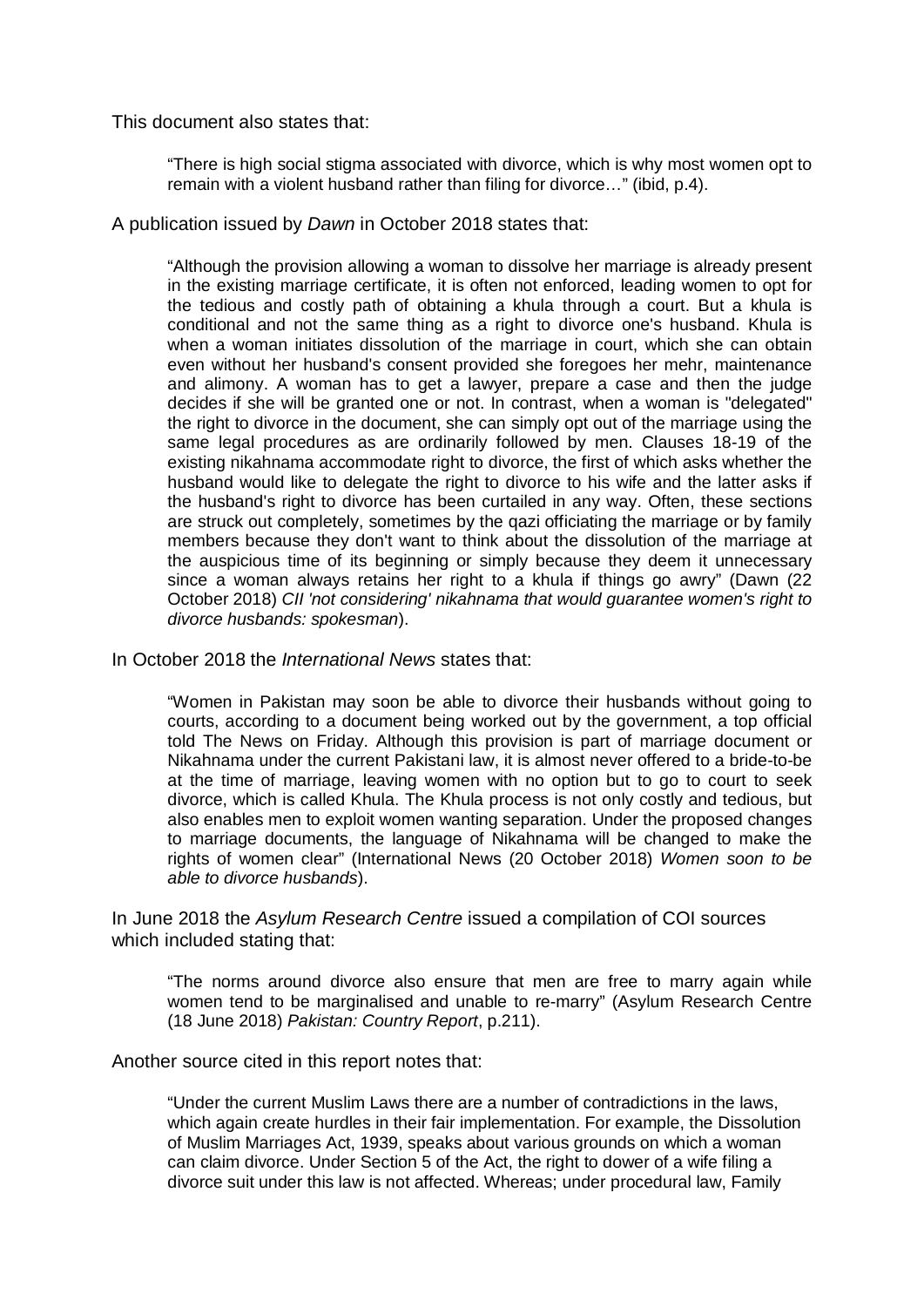Courts Act 1964, Section 10 clause says if during the suit for dissolution of marriage, the reconciliation attempted by the judge fails, the wife has to return the Haq Mehr (dower) received at the time of marriage, thus creating difficulties for the woman in getting a divorce…Clause 18 of the marriage contract allows the husband to delegate his right of divorce to the wife, but in practice families and elders usually cross out this clause before handing over the contract to the bride, on the pretext that it isa bad omen to talk of divorce when the marriage is being solemnized. If the right of divorce has not been delegated to her at the time of marriage then she must seek relief under the law, applying for dissolution of marriage, if any of the issues fall within the prescribed reasons why dissolution is allowed, or apply through khula whereupon the process must be taken through the courts" (ibid, p.211).

A publication in 2018 by Clinical Social Work and Health Intervention points out that:

"…the divorce rate in the Islamic State of Pakistan is relentlessly increasing" (Clinical Social Work and Health Intervention (2018) High Ratio of Divorce and its Rationale in Pakistan, p.25).

### **References**

Al Jazeera (7 March 2019) Why women in Pakistan struggle to get 'divorced with dianity'

**https://www.aljazeera.com/indepth/features/women-pakistan-struggledivorced-dignity-190306231602365.html**

Accessed Tuesday 23 April 2019

Asylum Research Centre (18 June 2018) Pakistan: Country Report https://www.refworld.org/docid/5b333c994.html Accessed Tuesday 23 April 2019

Clinical Social Work and Health Intervention (2018) High Ratio of Divorce and its Rationale in Pakistan **https://www.clinicalsocialwork.eu/wp-content/uploads/2018/02/04-Gul.pdf**

Accessed Tuesday 23 April 2019

Dawn (22 October 2018) CII 'not considering' nikahnama that would guarantee women's right to divorce husbands: spokesman **https://www.dawn.com/news/1440633**

Accessed Tuesday 23 April 2019

European Union News (18 April 2019) Register of Commission documents: Written answer : Pakistan's violation of the UN Convention on the Elimination of All Forms of Discrimination Against Women Document date: 2019-04-17 P8\_RE(2019)001104 Answers to written questions

https://www.lexisnexis.com/uk/legal/news/document/urn:contentItem:5VXD-**MB51-DXCW-D0HF-00000-**

**00?q=pakistan%20AND%20divorce&contentTypeId=news&ht=31A6E848AD938 E2A51C05622D769BF1427597C8DAA4783D750FD95DD7C6FE789A29D8234356 D3E80A505E43D194585637DB985A756A6FFF9B42D532A75DEC0F27F3E0F18D 4EB0593414E03C03B15F03118E05423B1C4631519CC27181E862653B2C6D95D BB9EAC7BD45023E40A6776A0F012CF59B0C2415A8DD5D569936C63CB43F74**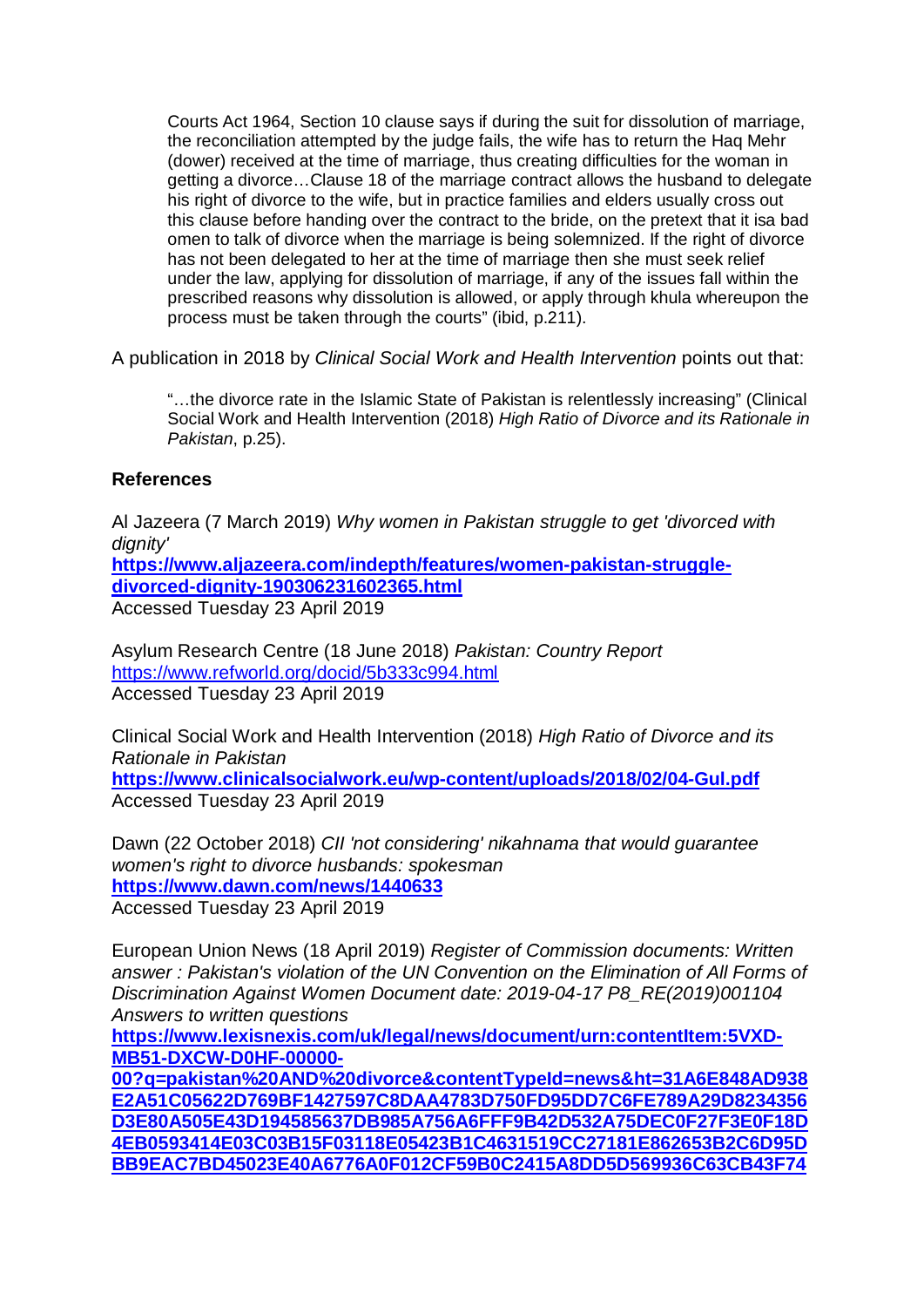## **11EECBA81EA85BD0D550FD2447CD36D811094A25A1AB5A978AC4B0E17E01 F055832B043506033253B1AD3163CF8CEE5D6F698761F24E5D84C5B8B9BDB7 FD80492A1DA0C8EC19CF39E57278D631FF9AB5626D2D7D366545D68DEB786 FFBD6049BF342C940D13**

This is a subscription database Accessed Tuesday 23 April 2019

International News (20 October 2018) Women soon to be able to divorce husbands **https://www.thenews.com.pk/print/383020-women-soon-to-be-able-to-divorcehusbands**

Accessed Tuesday 23 April 2019

Organisation for Economic Co-operation and Development (December 2018) SIGI - Social Institutions & Gender Index 2019 - Pakistan **https://www.genderindex.org/wp-content/uploads/files/datasheets/2019/PK.pdf** Accessed Tuesday 23 April 2019

United States Department of State (13 March 2019) 2018 Country Reports on Human Rights Practices: Pakistan http://www.ein.org.uk/members/country-report/2018-country-reports-human-rightspractices-pakistan This is a subscription database Accessed Tuesday 23 April 2019

This response was prepared after researching publicly accessible information currently available to the Refugee Documentation Centre within time constraints. This response is not and does not purport to be conclusive as to the merit of any particular claim to refugee status or asylum. Please read in full all documents referred to.

## **Sources Consulted**

Amnesty International BBC News/Monitoring Electronic Immigration Network European Country of Origin Information Network Freedom House **Google** Human Rights Watch Immigration and Refugee Board of Canada Internal Displacement Monitoring Centre International Crisis Group IRIN News Lexis Nexis Minority Rights Group International Online Newspapers Refugee Documentation Centre E-Library Refugee Documentation Centre Query Database Reliefweb **Reuters**